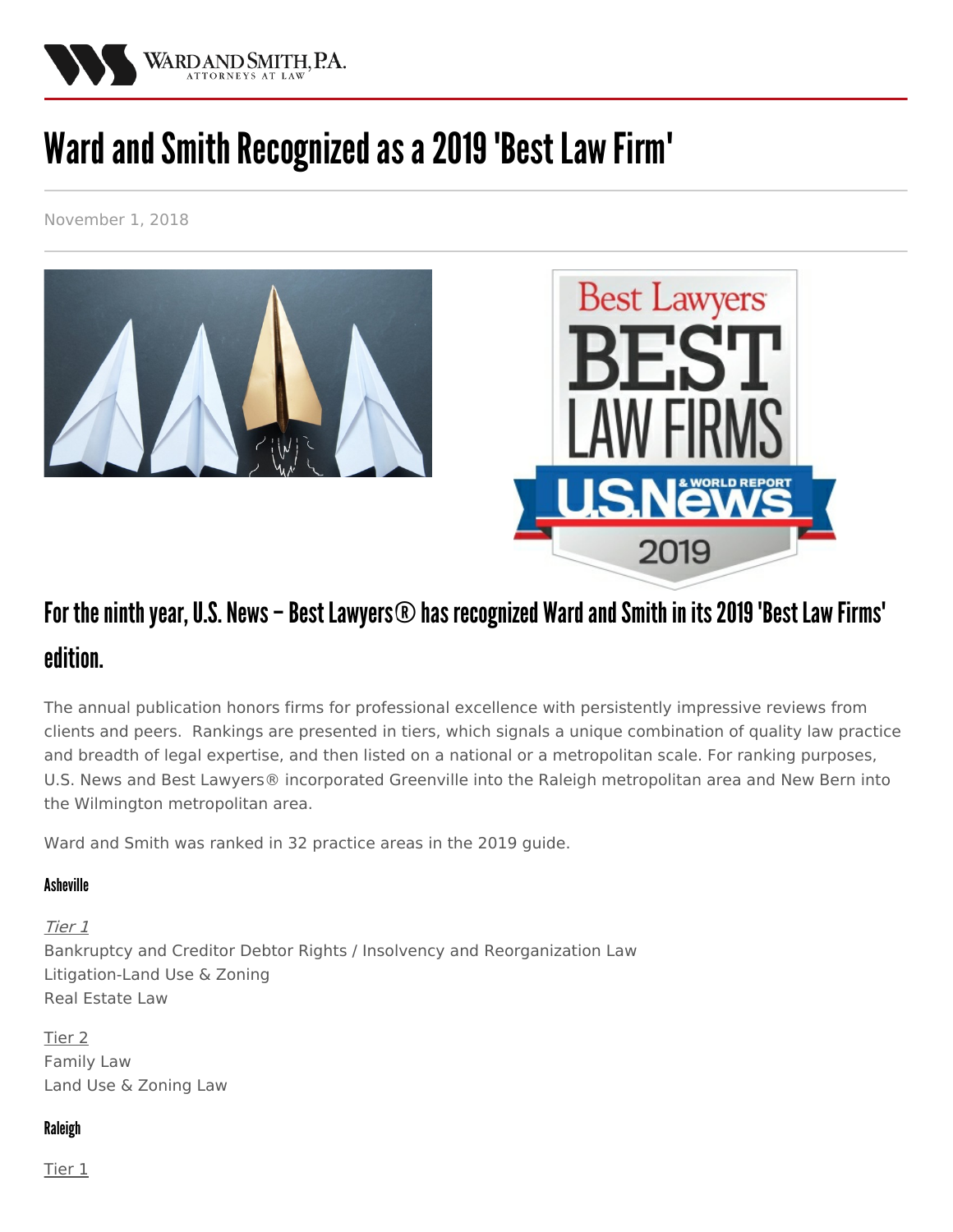Bankruptcy and Creditor Debtor Rights / Insolvency and [Reorganization](/practice-areas/creditors-rights) Law [Commercial](/practice-areas/litigation) Litigation Employment [Law-Management](/practice-areas/labor-and-employment) Labor Law - [Management](/practice-areas/labor-and-employment) [Litigation-Bankruptcy](/practice-areas/bankruptcy-litigation) Medical Malpractice [Law-Plaintiffs](/practice-areas/medical-malpractice) [Patent](/practice-areas/patent) Law Personal Injury [Litigation-Plaintiffs](/practice-areas/personal-injury-and-wrongful-death)

#### Tier 2

[Banking](/practice-areas/financial-institutions) and Finance Law [Corporate](/practice-areas/business) Law Criminal Defense: [White-Collar](/practice-areas/white-collar-defense) [Employee](/practice-areas/employee-benefits) Benefits (ERISA) Law [Family](/practice-areas/family-law) Law [Litigation-Construction](/practice-areas/construction) Real [Estate](/practice-areas/real-estate-development) Law [Technology](/practice-areas/technology) Law Trusts & [Estates](/practice-areas/trusts-and-estates) Law [Venture](/practice-areas/securities) Capital Law

Tier 3 [Biotechnology](/practice-areas/life-sciences) Law [Litigation-Labor](/practice-areas/employment-litigation) & Employment [Securities](/practice-areas/securities) / Capital Markets Law Tax [Law](/practice-areas/tax)

#### Wilmington

Tier 1 [Commercial](/practice-areas/litigation) Litigation [Corporate](/practice-areas/business) Law [Health](/practice-areas/health-care) Care Law [International](/practice-areas/financial-institutions) Trade and Finance Law Land Use & [Zoning](/practice-areas/zoning-and-land-use-planning) Law [Litigation-Construction](/practice-areas/construction) [Litigation-Intellectual](/practice-areas/intellectual-property-litigation) Property [Litigation-Trusts](/practice-areas/trusts-and-estates-litigation) & Estates Real [Estate](/practice-areas/real-estate-development) Law Trusts & [Estates](/practice-areas/trusts-and-estates) Law

Tier 2 [Arbitration](/practice-areas) [Construction](/practice-areas/construction) Law [Litigation-Labor](/practice-areas/employment-litigation) & Employment [Litigation-Real](/practice-areas/real-estate) Estate [Mediation](/practice-areas) Personal Injury [Litigation-Plaintiffs](/practice-areas/personal-injury-and-wrongful-death) Workers' Compensation [Law-Employers](/practice-areas/employment-litigation)